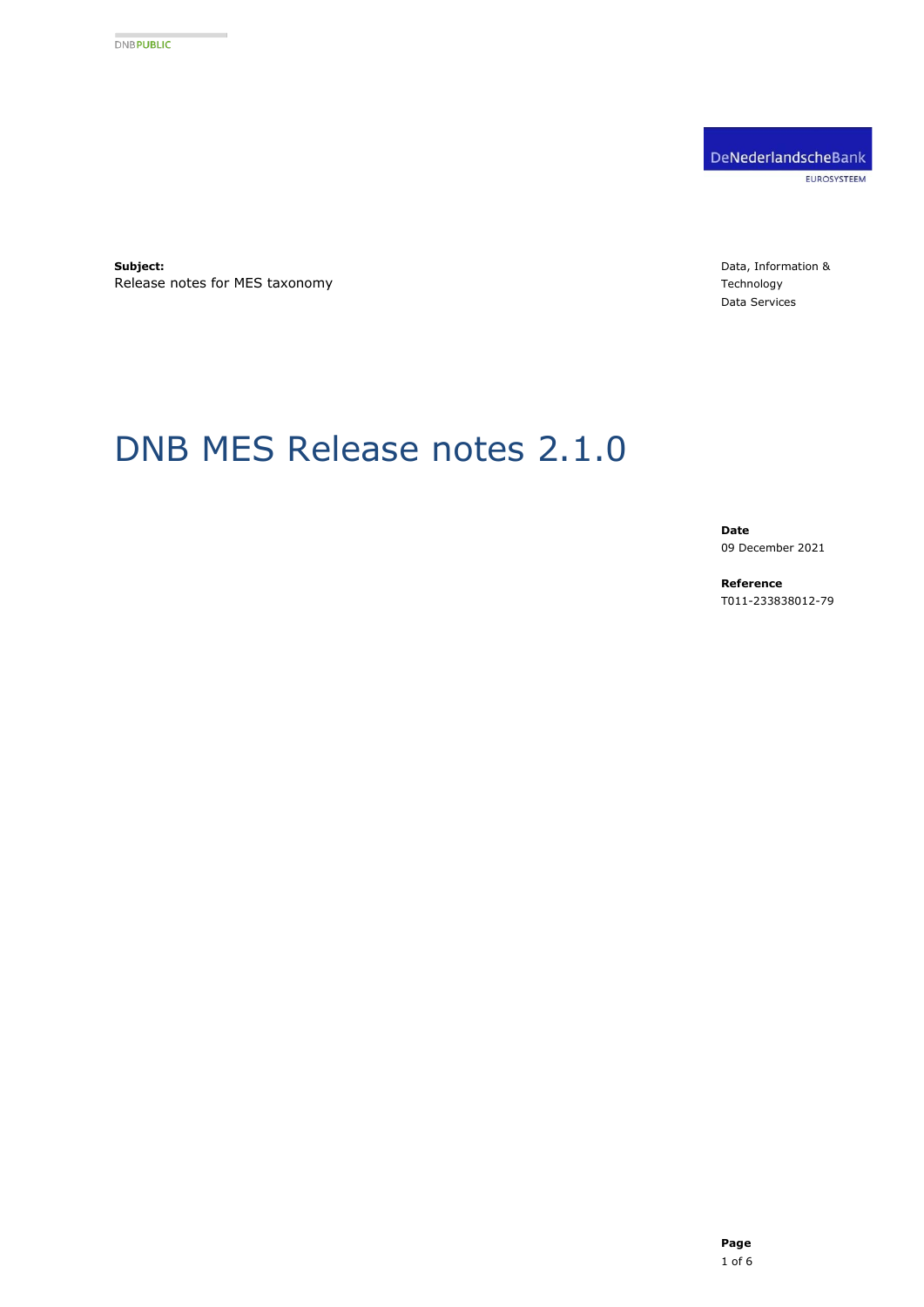## **Introduction**

These are the release notes of the MES xBRL taxonomy that captures the reporting requirements for the compilation of various macroeconomic statistics, such as sector accounts, balance of payments, international investment positions and various sector statistics. The reporting itself is named Macroeconomic Statistics Reporting (MESREP), in Dutch: Macro-Economische Statistiek Rapportage (MESRAP).

Reporting obligations based on this MES taxonomy will be introduced for data for the first quarter of 2022. The xBRL reporting guidelines will be communicated separately.

It contains entrypoints for all the different reporting institutions depending on the financial sector to which the institution belongs, the size and the nature of the activities that are carried out.

DNB customarily publishes its xBRL taxonomies as follows. Two packages for each Reporting Framework:

- 1a A package with the Reporting Framework;
- 1b A package with the Data Dictionary, explicitly for the Reporting Framework listed in 1a; elements that are only used in other frameworks are not included here.

Three common packages that are required for the implementation of DNB taxonomies are (these are available for download from the DNB website):

- 2a A package with the full DNB Data Dictionary;
- 2b A package with the Supplementary Taxonomies (these are taxonomies that are not managed by DNB but are necessary for the proper functioning of the DNB taxonomies - these are www.xbrl.org and www.eurofiling.info);
- 2c A package containing custom functions for the [www.dnb.nl](http://www.dnb.nl/) reporting frameworks (only required to those frameworks making use of these custom functions).

## 1.**Content of the release**

This publication set contains:

1. **DNB MES Release notes 2.1.0.pdf**

The release notes for version 2.1.0 of the taxonomy (this document).

- 2. **DNB MES DPM dictionary and annotated templates 2.1.0.xlsx** An Excel workbook with the datapoints, partial data dictionary, hierarchies used in the taxonomy, annotated templates, assertions and entrypoints.
- 3. **DNB MES Reporting framework 2.1.0.zip** A taxonomy package zip file containing the DNB xBRL taxonomy with the MES framework version 2.1.0.
- 4. **DNB MES Reporting data dictionary 2.1.0.zip**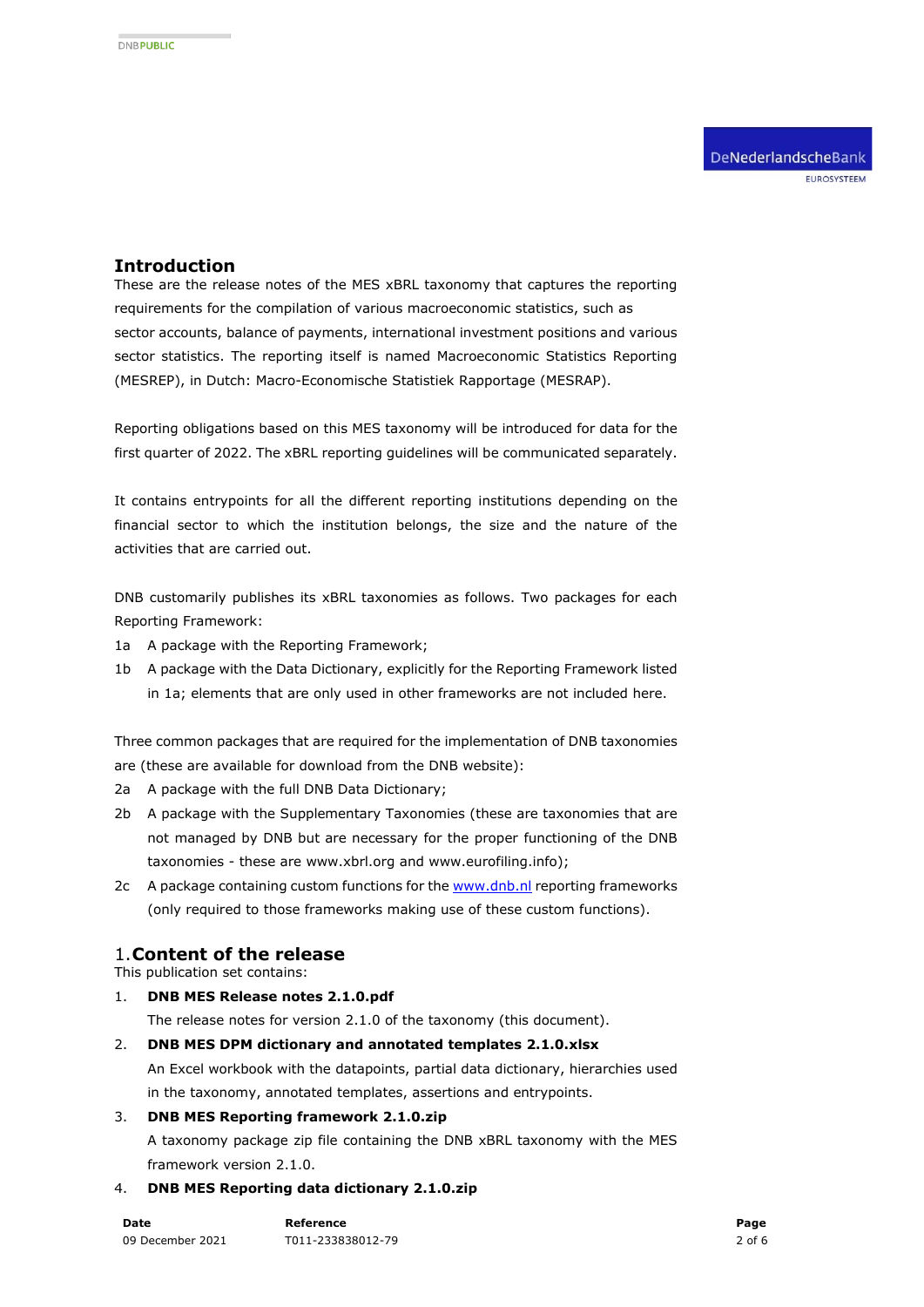A zip file containing the partial Data Dictionary with elements present in this taxonomy.

#### 5. **DNB MES Sample instances 2.1.0.zip**

A zip file containing sample xBRL instances, one for each entrypoint.

#### 6. **DNB MES Excel templates 2.1.0.zip**

A zip file with the Excel templates per entrypoint that will be used in Digitaal Loket Rapportages (DLR) as soon as reporting with xBRL starts.

# 2.**Changelog**

### **2.1 Version 2.1.0**

Changes made to this version of the taxonomy are:

- The financial derivatives instrument 'credit default swaps' is shifted from T10.01, T10.02, T10.03, T10.04, T10.09 and T10.10 to forms T10.07, T10.08 and T10.12 for Forwards.
- The allocation of the instruments on forms T03.06, T03.07, T06.04 and T08.03 to instruments on overview-form T11.01 has changed (expressed in validation rules).
- On forms in the T12 series the name of the column 'Debit amount' is replaced by 'Revenues' and that of the column 'Credit amount' by 'Costs'. The entry fields for the items 'Result from pre-tax operational management' and 'Result from operational management (net)' are shifted from column c010 to c020.

At Accounting entry the following entries swap columns: 'Debit (Uses)' goes to c020 and 'Credit (Resources)' goes to c010. The corresponding short labels are also changed.

- A new entrypoint has been added: Financial Vehicle Corporations engaged in securitisation transactions (FVC).
- On the T10.05, T10.06 and T10.11 forms for futures the c030 Revaluations column is eliminated.
- For entrypoint IC the forms T05.01 and T09.02 are replaced by new forms and a new form T09.07 has been added.
- Assertions have been added and inadequacies fixed. For the full overview of the changes in the set of assertions, please consult the 'Assertions' tab in the *MES DPM dictionary and annotated templates 2.1.0.xlsx* file.

A document with an overview of all amendments and further details is available on the designated section on the [DNB website.](https://www.dnb.nl/login/digitaal-loket-rapportages/statistische-rapportages/macro-economische-statistiek-rapportage-mesrap/documentatie-mesrap/) Specific changes to the DNB Data Dictionary as a consequence of this taxonomy update can be seen in the changelog registry published on the [DNB website](https://www.dnb.nl/login/digitaal-loket-rapportages/informatie-en-documentatie/): "*DNB Data Dictionary – Changelog.xlsx*".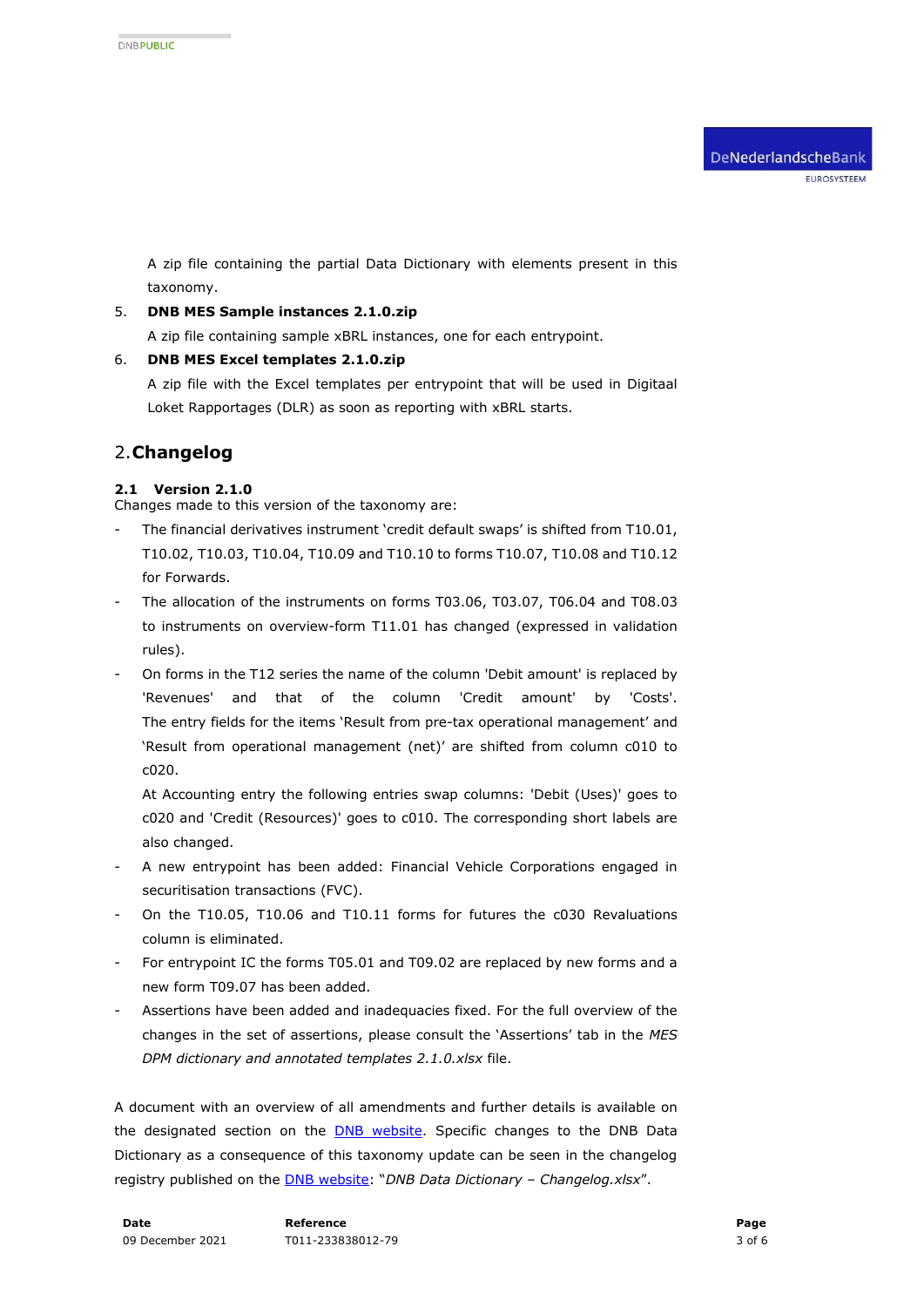## **2.2 Version 2.0.0**

This is the first version of the taxonomy to be published and to be made available to reporting institutions for implementation, also for receiving feedback from them. This version has not been used for mandatory data deliveries for the compilation of statistics.

### **2.3 Version 1.0.0.**

This version is created for internal use only.

### 3.**Scope**

The taxonomy is comprised of the following 13 modules:

| <b>Module</b> | <b>Module Label</b>                                                                      | <b>Technical entrypoint (Note: these are</b>                                                                  |
|---------------|------------------------------------------------------------------------------------------|---------------------------------------------------------------------------------------------------------------|
| $ALL^*$       | All                                                                                      | <b>URIs, not URLs!)</b><br>http://www.dnb.nl/nl/fr/xbrl/fws/dnb-nr/mes-2021-<br>01/2021-12-31/mod/mes-all.xsd |
| <b>DNB</b>    | De Nederlandsche<br>Bank                                                                 | http://www.dnb.nl/nl/fr/xbrl/fws/dnb-nr/mes-2021-<br>01/2021-12-31/mod/dnb.xsd                                |
| <b>DTC</b>    | Deposit Taking<br>Corporations                                                           | http://www.dnb.nl/nl/fr/xbrl/fws/dnb-nr/mes-2021-<br>01/2021-12-31/mod/dtc.xsd                                |
| <b>MMF</b>    | Money Market<br><b>Funds</b>                                                             | http://www.dnb.nl/nl/fr/xbrl/fws/dnb-nr/mes-2021-<br>01/2021-12-31/mod/mmf.xsd                                |
| <b>IF</b>     | <b>Investment Funds</b>                                                                  | http://www.dnb.nl/nl/fr/xbrl/fws/dnb-nr/mes-2021-<br>01/2021-12-31/mod/if.xsd                                 |
| IC            | Insurance<br>Corporations                                                                | http://www.dnb.nl/nl/fr/xbrl/fws/dnb-nr/mes-2021-<br>01/2021-12-31/mod/ic.xsd                                 |
| PF            | Pension Funds                                                                            | http://www.dnb.nl/nl/fr/xbrl/fws/dnb-nr/mes-2021-<br>01/2021-12-31/mod/pf.xsd                                 |
| <b>FVC</b>    | <b>Financial Vehicle</b><br>Corporations<br>engaged in<br>securitisation<br>transactions | http://www.dnb.nl/nl/fr/xbrl/fws/dnb-nr/mes-2021-<br>01/2021-12-31/mod/fvc.xsd                                |
| OFI           | Other Financial<br>Institutions                                                          | http://www.dnb.nl/nl/fr/xbrl/fws/dnb-nr/mes-2021-<br>01/2021-12-31/mod/ofi.xsd                                |
| <b>TURN</b>   | Turnover goods,<br>services and<br>licenses                                              | http://www.dnb.nl/nl/fr/xbrl/fws/dnb-nr/mes-2021-<br>01/2021-12-31/mod/turn.xsd                               |
| BAI           | Balance sheet total                                                                      | http://www.dnb.nl/nl/fr/xbrl/fws/dnb-nr/mes-2021-<br>01/2021-12-31/mod/bal.xsd                                |
| <b>KFY</b>    | Key-items                                                                                | http://www.dnb.nl/nl/fr/xbrl/fws/dnb-nr/mes-2021-<br>01/2021-12-31/mod/key.xsd                                |
| <b>TESB</b>   | <b>Investment Funds</b><br>Shares and Balance<br>sheet total                             | http://www.dnb.nl/nl/fr/xbrl/fws/dnb-nr/mes-2021-<br>01/2021-12-31/mod/ifsb.xsd                               |

(\*) The ALL entrypoint contains all forms. This entrypoint shall not be used for reporting and could be used for local testing purposes.

#### 4.**Excel workbook with specifications**

The Excel workbook (*MES DPM dictionary and annotated templates 2.1.0.xlsx*) contains the following sheets:

1. *Taxonomy* [*red*]: an overview of the tables incorporated in the taxonomy and to which modules these tables apply;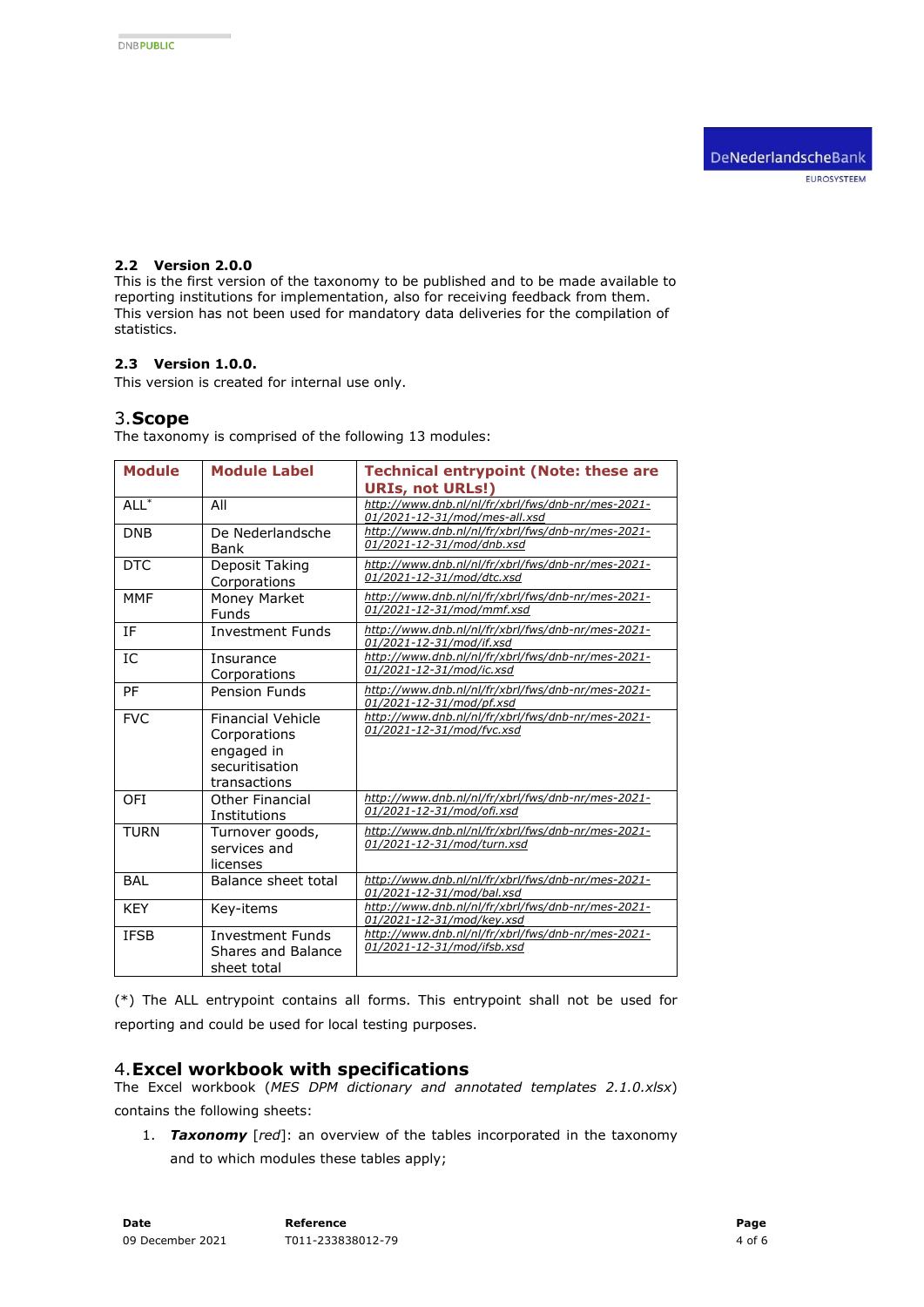- 2. *Hierarchies* [*red*]: an overview of all the hierarchies (selection lists) defined for this taxonomy.
- 3. *Assertions* [*red*]: an overview of all the assertions and their characteristics defined for this taxonomy. Assertions are specified according to the following characteristics:
	- o *ID*, the unique identification of assertion;
	- o *Changed per*, date of the last change;
	- o *Last change*, changed aspect;
	- o *Module(s)*, the module(s) that are adressed by the assertion;
	- o *Tablegroup(s),* the tablegroup(s) that are addressed by the assertion;
	- o *Table(s)*, the table(s) that are addressed by the assertion;
	- o *Severity*, either ERROR (blocking) or WARNING (non-blocking);
	- o *Precondiction;* The condition(s) that needs to be met for the assertion to be evaluated. This condition always consists of a table for which its corresponding filing indicator has to been put to positive. If no precondition is given, the respective assertion is always evaluated.
	- o *Threshold*, the margin that applies to the assertion;
	- o *Fallback*, indicates whether non-reported facts involved in the assertion are replaced by a 0 or  $\{ \}$  (empty string). If fallback is set to false, a missing fact will result in the assertion not being evaluated.
	- o *Formula*, the OK situation the validation rule verifies;
	- o *Message,* The message that is returned when the assertion is triggered.
- 4. *Partial data dictionary* [*purple*]: containing all domains, dimensions, members and metrics that are relevant for this taxonomy. This overview consists of the following sheets:
	- a. *Data Points*: a complete list of all the data points and their data definition;
	- b. *Dict Metrics*: sheet containing all the metrics used in the taxonomy;
	- c. Dict Dimensions: sheet containing all dimensions used in the taxonomy;
	- d. *Dict Explicit Domains*: sheet listing all domains used in the taxonomy;
	- e. *Dict Domain Member*: sheet listing all the members per domain used in the taxonomy;
	- f. *Dict Typed Domains*: sheet listing all the typed domains used for the taxonomy;
	- g. *Dict Hierarchies*: sheet listing all the hierarchies used in the taxonomy.